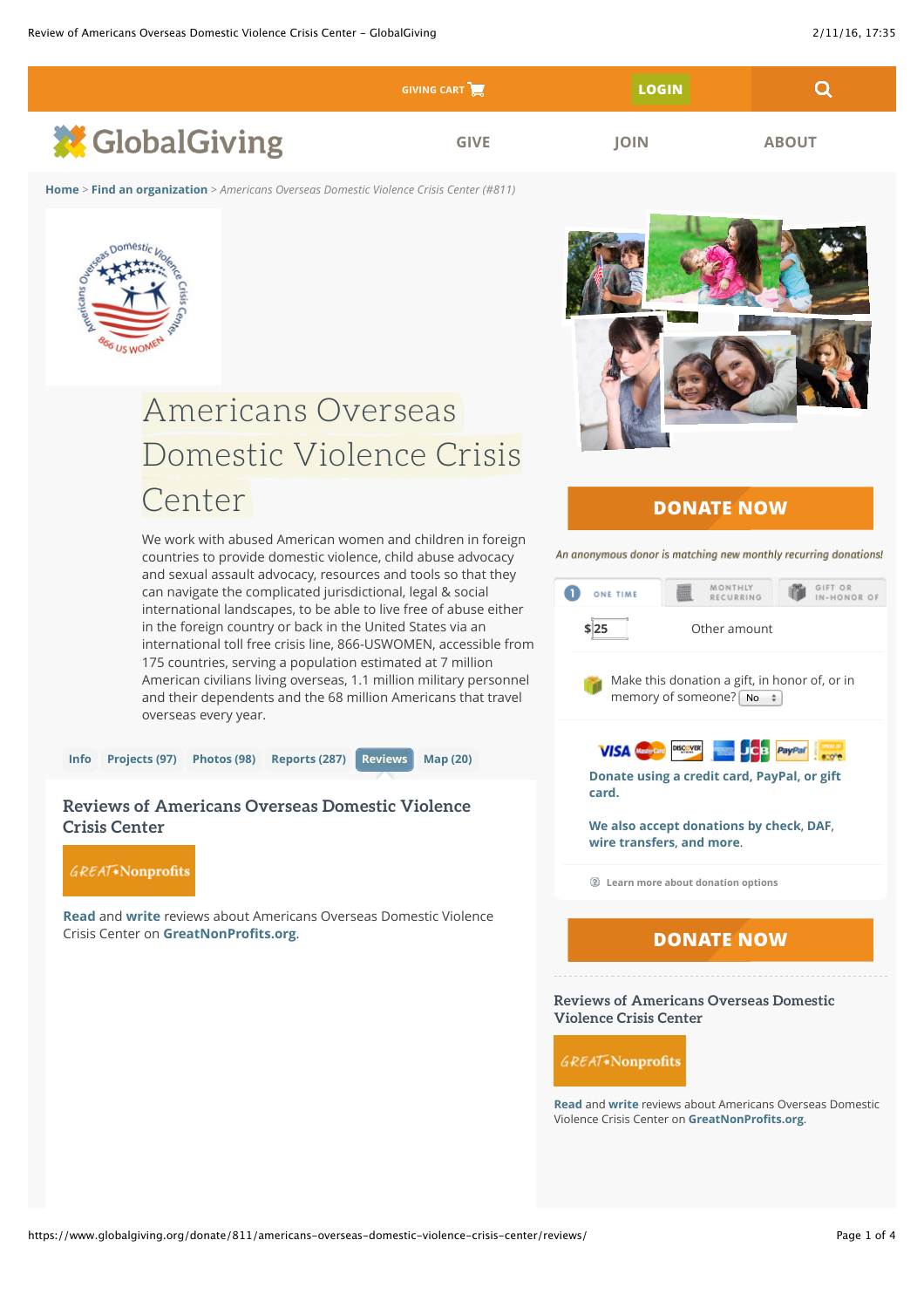



Call **[1-877-605-2314](tel://1.877.605.2314)** or **CONTACT US**

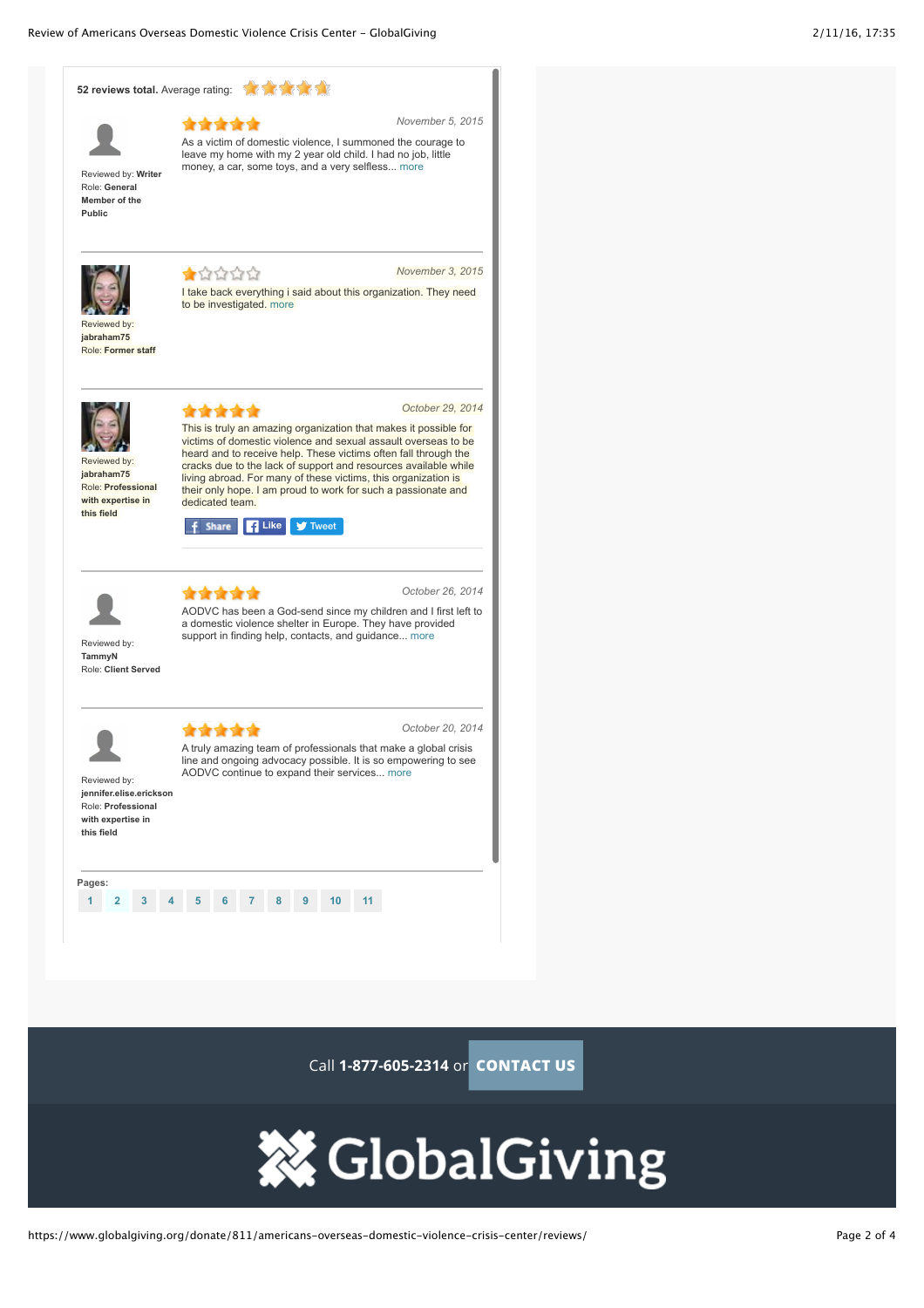GlobalGiving makes it easy and safe for you to give to local projects anywhere in the world, while providing nonprofits with the tools, training, and support they need to become more effective.



| <b>Companies</b>                 | <b>About Us</b>   |
|----------------------------------|-------------------|
| <b>What You Need</b>             | <b>Our Team</b>   |
| <b>How We Help</b>               | <b>Our Impact</b> |
| <b>Our Partners</b>              | <b>Jobs</b>       |
| <b>Contact Partnerships Team</b> | <b>Contact Us</b> |

The Washington Post **C** The New York Times